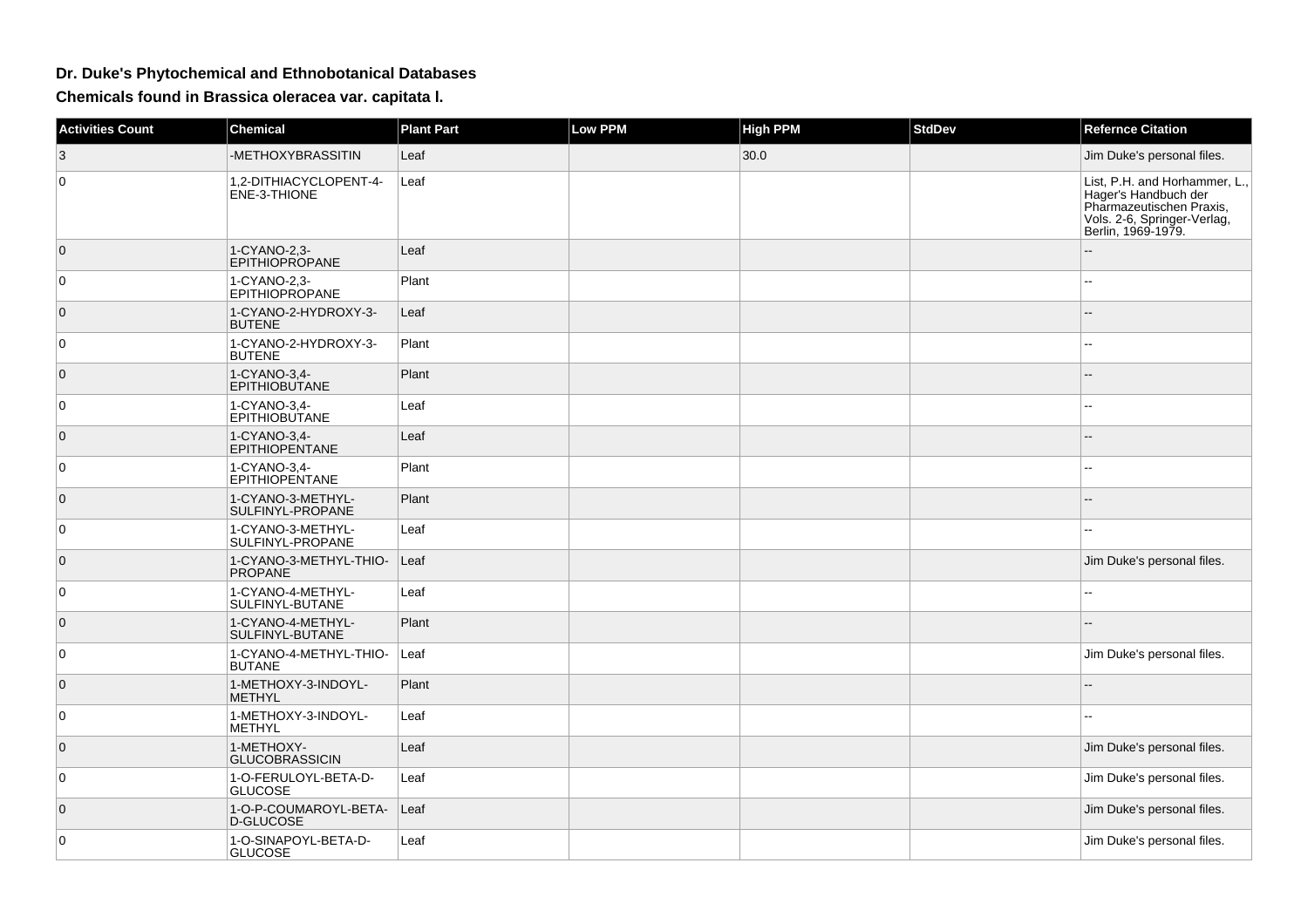| <b>Activities Count</b> | Chemical                                        | <b>Plant Part</b> | Low PPM | <b>High PPM</b> | <b>StdDev</b> | <b>Refernce Citation</b>              |
|-------------------------|-------------------------------------------------|-------------------|---------|-----------------|---------------|---------------------------------------|
| $\overline{0}$          | 2 HYDROXY-4-<br>PENTENYLISOTHIOCYANA<br>TE.     | Leaf              |         |                 |               |                                       |
| $\overline{0}$          | 2,4,5-TRITHISHEXANE                             | Leaf              |         |                 |               | Wealth of India.                      |
| $\overline{0}$          | 2-BUTANONE                                      | Leaf              |         |                 |               | Wealth of India.                      |
| $\overline{0}$          | 2-HYDROXY-1-CYANO-<br>BUT-3-ENE                 | Leaf              |         |                 |               | Jim Duke's personal files.            |
| $\overline{0}$          | 2-HYDROXY-3-BUTENYL-<br><b>GLUCOSINOLATE</b>    | Leaf              |         |                 |               |                                       |
| $\overline{0}$          | 2-METHOXY-PHENOL                                | Leaf              |         |                 |               | --                                    |
| $\overline{0}$          | 2-METHOXY-PHENOL                                | Plant             |         |                 |               |                                       |
| $\overline{0}$          | 2-METHYL-THIO-PROPYL-<br><b>GLUCOSINOLATE</b>   | Leaf              |         |                 |               |                                       |
| $\overline{0}$          | 2-PHENETHYL-CYANIDE                             | Leaf              |         |                 |               | Wealth of India.                      |
| 0                       | 2-PHENYL-ETHYL-<br><b>GLUSOSINOLATE</b>         | Leaf              |         |                 |               | USDA's Ag Handbook 8 and<br>sequelae) |
| $\overline{0}$          | 2-PROPENYL-<br><b>GLUCOSINOLATE</b>             | Leaf              |         |                 |               |                                       |
| $\overline{0}$          | 2-PROPENYL-<br><b>GLUCOSINOLATE</b>             | Plant             |         |                 |               | $\overline{a}$                        |
| $\overline{0}$          | 3-(METHYLTHIO)-PROPYL-<br><b>ISOTHIOCYANATE</b> | Leaf              |         |                 |               |                                       |
| $\overline{0}$          | 3-BUTENYL-<br><b>GLUCOSINOLATE</b>              | Leaf              |         |                 |               |                                       |
| $\vert$ 1               | 3-BUTENYL-<br><b>ISOTHIOCYANATE</b>             | Leaf              |         |                 |               |                                       |
| $\overline{0}$          | 3-HYDROXY-METHYL-<br><b>INDOLE</b>              | Leaf              |         |                 |               |                                       |
| $\overline{0}$          | 3-INDOYL-ACETONITRILE                           | Leaf              |         |                 |               | Wealth of India.                      |
| $\overline{0}$          | 3-INDOYL-METHYL-<br><b>GLUCOSINOLATE</b>        | Plant             |         |                 |               |                                       |
| $\overline{0}$          | 3-INDOYL-METHYL-<br><b>GLUCOSINOLATE</b>        | Leaf              |         |                 |               |                                       |
| $\overline{0}$          | 3-METHYL-SULFINYL-<br>PROPYL-GLUCOSINOLATE      | Leaf              |         |                 |               |                                       |
| $\overline{0}$          | 3-METHYL-SULFINYL-<br>PROPYL-ISOTHIOCYANATE     | Leaf              |         |                 |               |                                       |
| $\overline{0}$          | 3-METHYL-THIO-PROPYL-<br><b>CYANIDE</b>         | Leaf              |         |                 |               | Wealth of India.                      |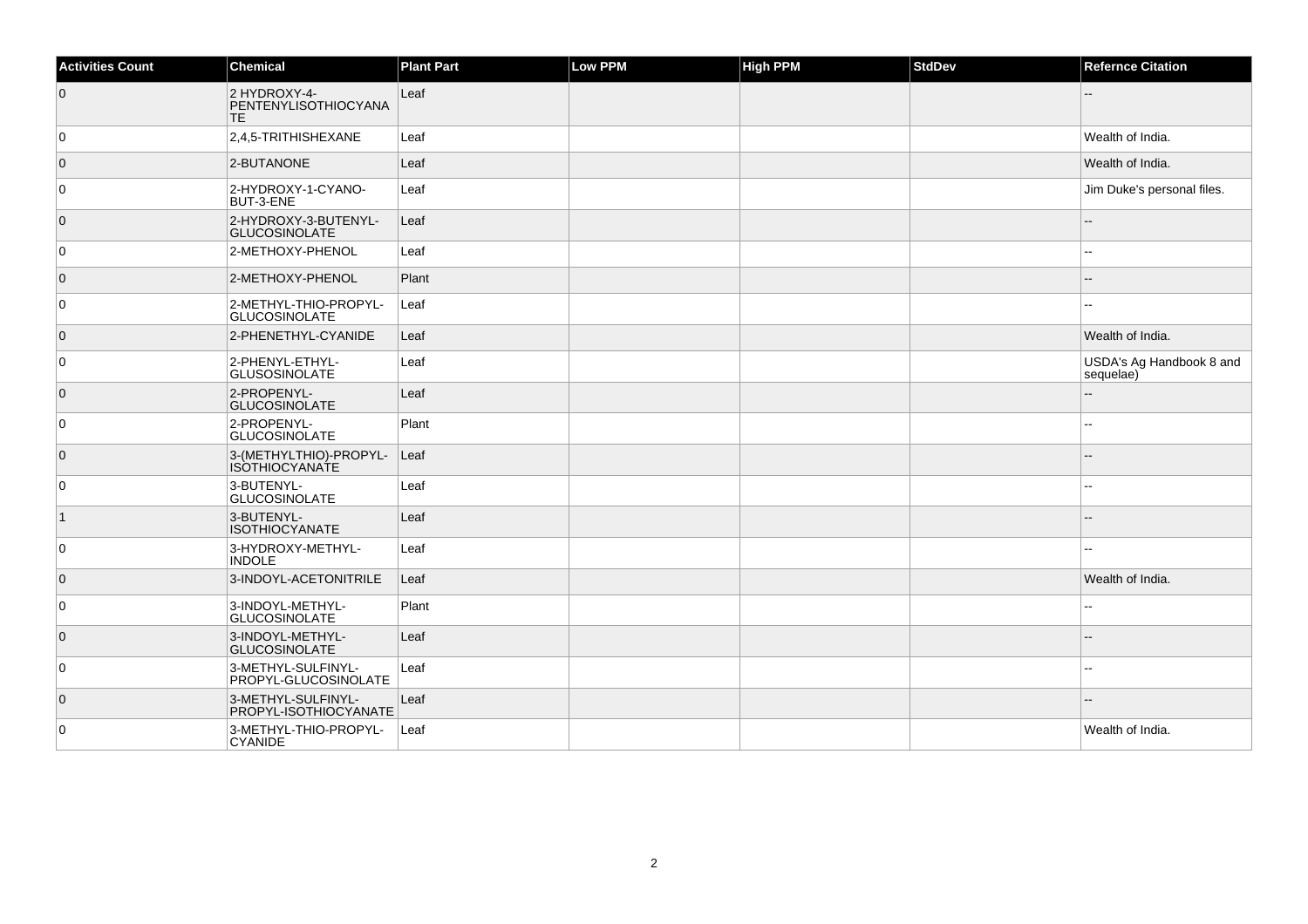| <b>Activities Count</b> | <b>Chemical</b>                                                                                                                                  | <b>Plant Part</b> | Low PPM | <b>High PPM</b> | <b>StdDev</b> | <b>Refernce Citation</b>   |
|-------------------------|--------------------------------------------------------------------------------------------------------------------------------------------------|-------------------|---------|-----------------|---------------|----------------------------|
| $\overline{0}$          | 3-O-(2-O-{BETA-D-<br>GLUCOPYRANOSYL}-6-O-<br>(4-O-{BETA-D-<br>GLUCOPYRANOSYL}-5-O-<br>BETA-D-<br>GLUCOPYRANOSYL)CYA<br><b>NIDIN</b>              | Leaf              |         | 16.0            |               | Jim Duke's personal files. |
| 0                       | 3-O-(2-O-{BETA-D-<br>GLUCOPYRANOSYL}-6-O-<br>(4-O-{BETA-D-<br>GLUCOPYRANOSYL}TRAN<br>S-FERULYL)CYANIDIN                                          | Leaf              |         | 0.5             |               | Jim Duke's personal files. |
| $\overline{0}$          | 3-O-(2-O-{BETA-D-<br>GLUCOPYRANOSYL}-6-O-<br>(4-O-{BETA-D-<br>GLUCOPYRANOSYL}TRAN<br>$S-P-$<br>COUMARYL)CYANIDIN                                 | Leaf              |         | 0.3             |               | Jim Duke's personal files. |
| $\overline{0}$          | 3-O-(6-O-{TRANS-<br>FERULYL)-2-O-BETA-D-<br>GLUCOPÝRANOSYL}CYA<br><b>NIDIN</b>                                                                   | Leaf              |         | 0.2             |               | Jim Duke's personal files. |
| $\overline{0}$          | 3-O-(6-O-{TRANS-P-<br>COUMAROYL)-2-O-BETA-D-<br>GLUCOPYRANOSYL}CYA<br><b>NIDIN</b>                                                               | Leaf              |         | 27.0            |               | Jim Duke's personal files. |
| $\overline{0}$          | 3-O-(6-O-{TRANS-SINAPL}-<br>2-O-(BETA-D-<br>GLUCOPYRANOSYL)-<br>BETA-D-<br>GLUCOPYRANOSYL5-O-<br>(BETA-D-<br>GLUCOPYRANOSYL)-<br><b>CYANIDIN</b> | Leaf              |         | 0.1             |               | Jim Duke's personal files. |
| $\overline{0}$          | 3-PENTANONE                                                                                                                                      | Leaf              |         |                 |               | Wealth of India.           |
| $\overline{0}$          | 4-(METHYLTHIO)-BUTYL-<br><b>ISOTHIOCYANATE</b>                                                                                                   | Leaf              |         |                 |               |                            |
| $\overline{0}$          | 4-CAFFOYLQUINIC-ACID                                                                                                                             | Plant             |         |                 |               |                            |
| $\overline{0}$          | 4-CAFFOYLQUINIC-ACID                                                                                                                             | Leaf              |         |                 |               |                            |
| $\overline{0}$          | 4-EPITHIOBUTANE                                                                                                                                  | Leaf              |         |                 |               | Wealth of India.           |
| 1                       | 4-HYDROXY-<br><b>GLUCOBRASSICIN</b>                                                                                                              | Leaf              |         |                 |               | Jim Duke's personal files. |
| $\overline{0}$          | 4-HYDROXY-INDO-3-YL-<br>METHYL-GLUCOSINOLATE                                                                                                     | Seed              |         |                 |               | Jim Duke's personal files. |
| 0                       | 4-HYDROXY-INDOYL-3-YL-<br>METHYL-GLUCOSINOLATE                                                                                                   | Leaf              |         |                 |               | Jim Duke's personal files. |
| 3                       | 4-METHOXYBRASSININ                                                                                                                               | Leaf              |         | 1.0             |               | Jim Duke's personal files. |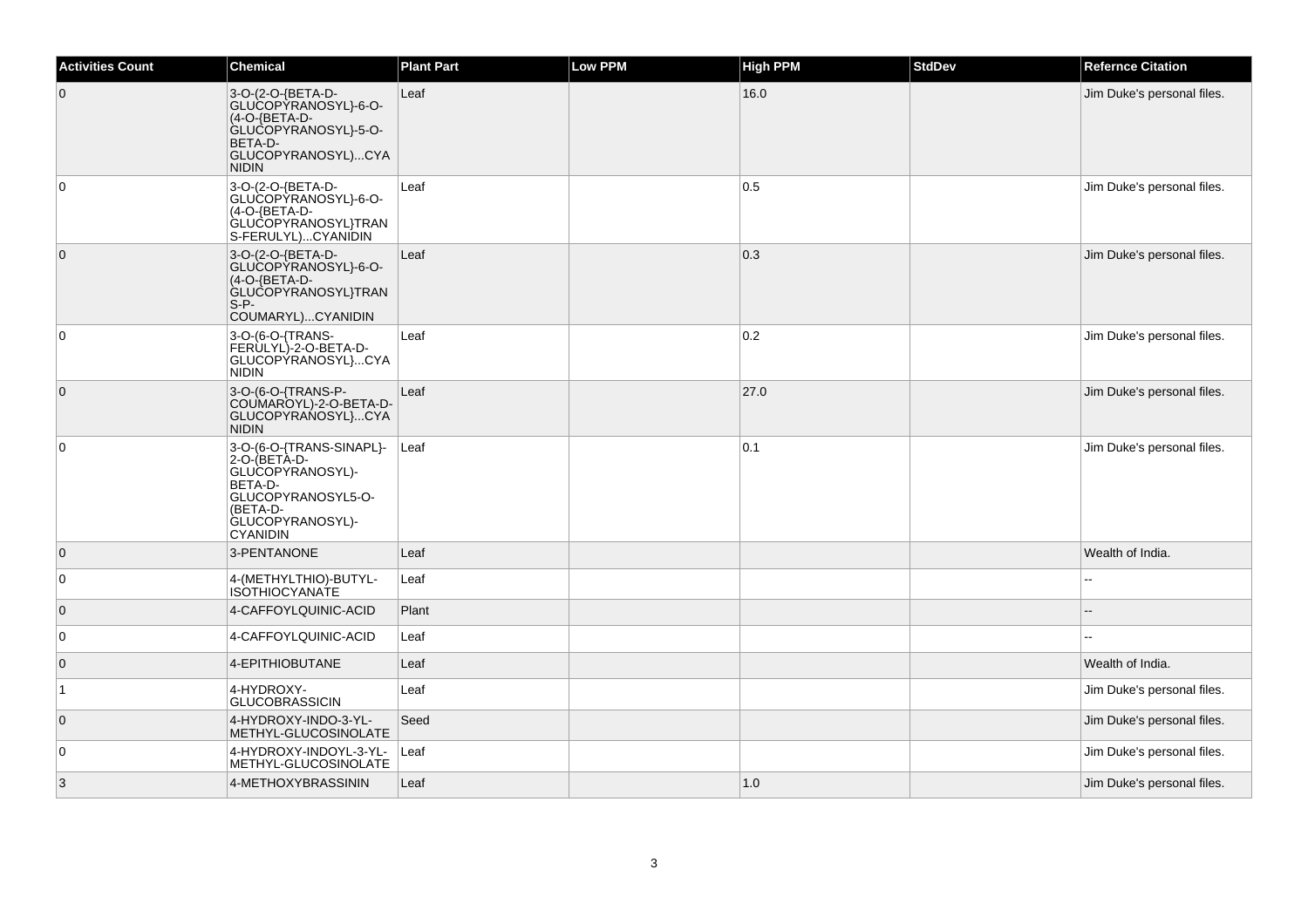| <b>Activities Count</b> | Chemical                                          | <b>Plant Part</b> | Low PPM | <b>High PPM</b> | <b>StdDev</b>        | <b>Refernce Citation</b>              |
|-------------------------|---------------------------------------------------|-------------------|---------|-----------------|----------------------|---------------------------------------|
| 0                       | 4-METHYL-SULFINYL-<br><b>BUTYL-GLUCOSINOLATE</b>  | Leaf              |         |                 |                      |                                       |
| $\overline{0}$          | 4-METHYL-SULFINYL-<br><b>BUTYL-ISOTHIOCYANATE</b> | Leaf              |         |                 |                      |                                       |
| 0                       | 4-METHYL-THIO-BUTYL-<br><b>CYANIDE</b>            | Leaf              |         |                 |                      | Wealth of India.                      |
| $\overline{0}$          | 4-METHYL-THIO-BUTYL-<br><b>GLUCOSINOLATE</b>      | Leaf              |         |                 |                      |                                       |
| 0                       | 4-P-COUMAROYLQUINIC-<br><b>ACID</b>               | Plant             |         |                 |                      | $\sim$                                |
| $\overline{0}$          | 4-P-COUMAROYLQUINIC-<br><b>ACID</b>               | Leaf              |         |                 |                      |                                       |
| $\pmb{0}$               | 4-PENTENYL-CYANIDE                                | Leaf              |         |                 |                      |                                       |
| $\vert$ 1               | 4-PENTENYL-<br><b>ISOTHIOCYANATE</b>              | Leaf              |         |                 |                      |                                       |
| $\vert$ 1               | 4-PENTENYL-<br><b>ISOTHIOCYANATE</b>              | Plant             |         |                 |                      | ۵.                                    |
| $\overline{0}$          | 5-FERULOYLQUINIC-ACID                             | Plant             |         |                 |                      | --                                    |
| 0                       | 5-FERULOYLQUINIC-ACID                             | Leaf              |         |                 |                      | --                                    |
| $\overline{0}$          | 5-P-COUMAROYLQUINIC-<br><b>ACID</b>               | Plant             |         |                 |                      | --                                    |
| 0                       | 5-P-COUMAROYLQUINIC-<br><b>ACID</b>               | Leaf              |         |                 |                      | $\overline{a}$                        |
| $\overline{0}$          | 5-VINYLOXAZOLIDINE-2-<br><b>THIONE</b>            | Plant             |         |                 |                      | --                                    |
| $\mathbf 0$             | 5-VINYLOXAZOLIDINE-2-<br><b>THIONE</b>            | Leaf              |         |                 |                      |                                       |
| 6                       | <b>ACETALDEHYDE</b>                               | Leaf              |         |                 |                      | Wealth of India.                      |
| 3                       | <b>ACETONE</b>                                    | Leaf              |         |                 |                      | Wealth of India.                      |
| $\overline{3}$          | <b>ALANINE</b>                                    | Leaf              | 420.0   | 5615.0          | -1.623763228742012   | USDA's Ag Handbook 8 and<br>sequelae) |
| 0                       | <b>ALKYL-NITRILES</b>                             | Leaf              |         |                 |                      | $\overline{a}$                        |
| $\overline{0}$          | ALLYL-CYANIDE                                     | Plant             |         |                 |                      |                                       |
| 0                       | ALLYL-CYANIDE                                     | Leaf              |         |                 |                      | $\overline{a}$                        |
| $\overline{0}$          | ALLYL-GLUCOSINOLATE                               | Seed              |         |                 |                      | Jim Duke's personal files.            |
| 16                      | ALLYL-ISOTHIOCYANATE                              | Leaf              |         | 20.0            |                      | Jim Duke's personal files.            |
| $\overline{0}$          | ALPHA-AMYLASE                                     | Leaf              |         |                 |                      | Wealth of India.                      |
| 15                      | ALPHA-LINOLENIC-ACID                              | Leaf              | 460.0   | 6150.0          | -0.16397504102874608 | USDA's Ag Handbook 8 and<br>sequelae) |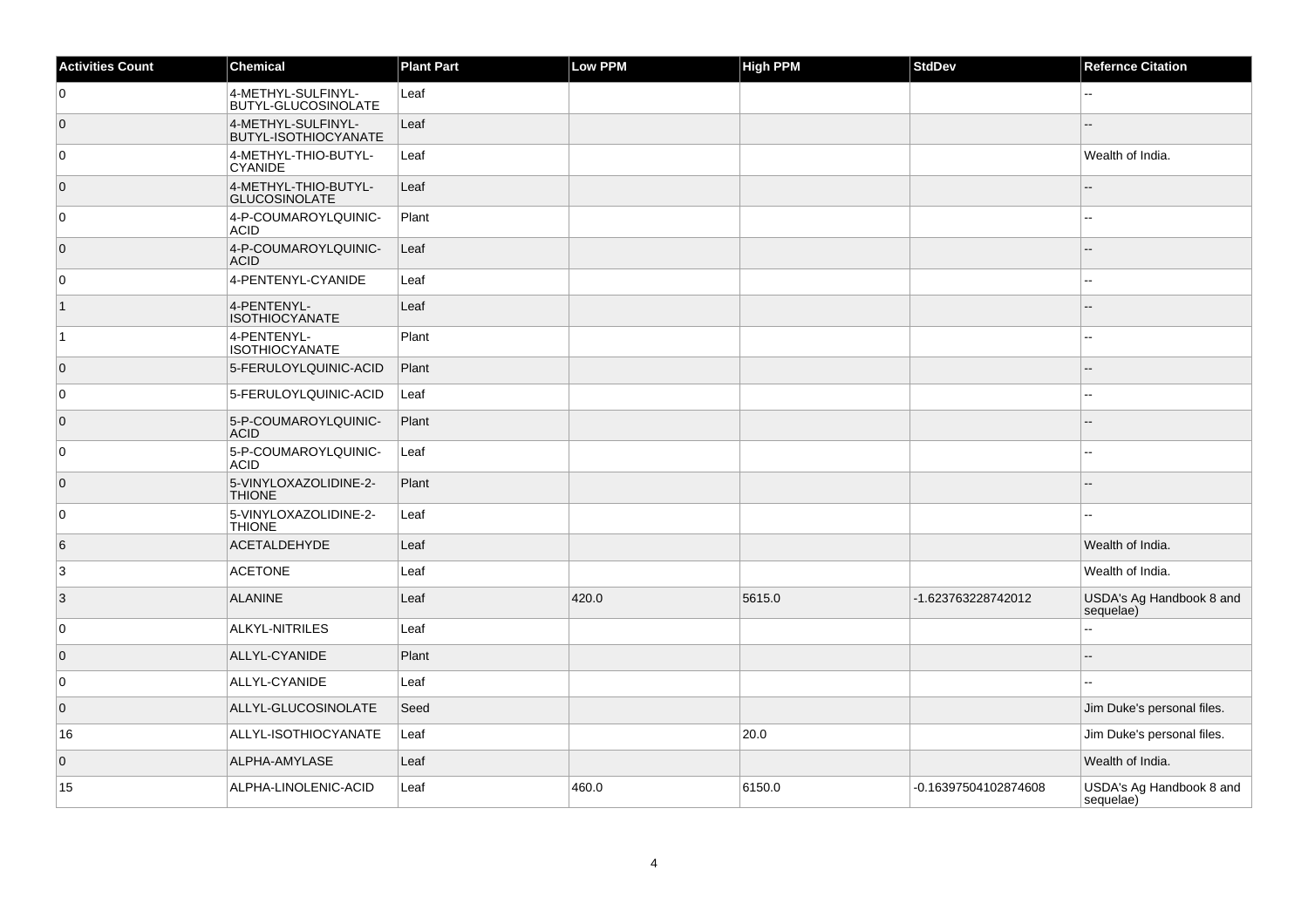| <b>Activities Count</b> | <b>Chemical</b>              | <b>Plant Part</b>      | Low PPM | <b>High PPM</b> | <b>StdDev</b>        | <b>Refernce Citation</b>              |
|-------------------------|------------------------------|------------------------|---------|-----------------|----------------------|---------------------------------------|
| 13                      | ALPHA-TERPINENE              | Shoot                  |         | 14.0            | -0.4419839668650155  | $-$                                   |
| 23                      | ALPHA-TERPINEOL              | Shoot                  |         | 3.6             | -0.28212583849065603 | L.                                    |
| $\overline{0}$          | ALPHA-THUJENE                | Shoot                  |         | 18.0            | -0.23235009860030018 | Ξ.                                    |
| 32                      | ALPHA-TOCOPHEROL             | Leaf                   | 0.4     | 170.0           | -0.5547164006283091  | $\overline{a}$                        |
| $\overline{5}$          | <b>ALUMINUM</b>              | Leaf                   | $1.0$   | 4350.0          | 3.88787055877884     | L.                                    |
| 5                       | ALUMINUM                     | Plant                  |         |                 |                      | $\sim$                                |
| $\overline{0}$          | AMMONIA                      | Leaf                   | 3800.0  | 11060.0         | 0.15612858815626557  | Jim Duke's personal files.            |
| $\overline{0}$          | AMMONIA(NH3)                 | Leaf                   | 3800.0  | 11060.0         | 1.0                  | Ξ.                                    |
| $\overline{0}$          | <b>ANILINE</b>               | Leaf                   | $1.0\,$ | 4.0             | 1.0000000000000002   | Jim Duke's personal files.            |
| $\overline{1}$          | ANTHERAXANTHIN               | Leaf                   |         |                 |                      | Jim Duke's personal files.            |
| $\overline{0}$          | <b>ANTHOXANTHINS</b>         | <b>Sprout Seedling</b> |         |                 |                      | Jim Duke's personal files.            |
| 14                      | <b>ARGININE</b>              | Leaf                   | 690.0   | 9225.0          | -0.6852151846414809  | USDA's Ag Handbook 8 and<br>sequelae) |
| $\overline{2}$          | <b>ARSENIC</b>               | Leaf                   | 0.004   | 0.007           | -0.8279453340767596  |                                       |
| 112                     | ASCORBIC-ACID                | Leaf                   | 190.0   | 6774.0          | 0.18462078457948597  | Ξ.                                    |
| $\overline{0}$          | <b>ASH</b>                   | Leaf                   | 6000.0  | 98072.0         | -0.3661126680519266  |                                       |
| 3                       | ASPARTIC-ACID                | Leaf                   | 1190.0  | 15910.0         | -0.7020365569499997  | USDA's Ag Handbook 8 and<br>sequelae) |
| $\overline{0}$          | <b>BARIUM</b>                | Leaf                   | $1.0$   | 87.0            | -0.8073788630571049  | $\overline{a}$                        |
| $\overline{1}$          | <b>BENZOPHENONE</b>          | Leaf                   |         |                 |                      |                                       |
| $\overline{0}$          | BENZYL-AMINE                 | Leaf                   | 2.8     | 3.3             | -0.9021648104927832  | Jim Duke's personal files.            |
| $\overline{0}$          | BENZYL-GLUCOSINOLATE         | Leaf                   |         |                 |                      | $\overline{\phantom{a}}$              |
| 20                      | BENZYL-ISOTHIOCYANATE   Leaf |                        |         |                 |                      |                                       |
| $\overline{0}$          | BETA-AMYLASE                 | Leaf                   |         |                 |                      | Wealth of India.                      |
| 53                      | BETA-CAROTENE                | Leaf                   | 0.6     | 12.0            | -1.085679790019065   | Ξ.                                    |
| 47                      | <b>BETA-SITOSTEROL</b>       | Leaf                   | 70.0    | 700.0           | -0.6989515844936766  | Ξ.                                    |
| $\vert$ 4               | <b>BORON</b>                 | Leaf                   | $1.0\,$ | 145.0           | 2.281522481918345    | $\overline{a}$                        |
| 3                       | <b>BRASSININ</b>             | Leaf                   |         | $1.3$           |                      | Jim Duke's personal files.            |
| $\overline{0}$          | <b>BROMINE</b>               | Leaf                   | 0.2     | 37.0            | -0.22008318704091276 | ACTA AGRIC SCAND<br>SUPPL 22: 1980    |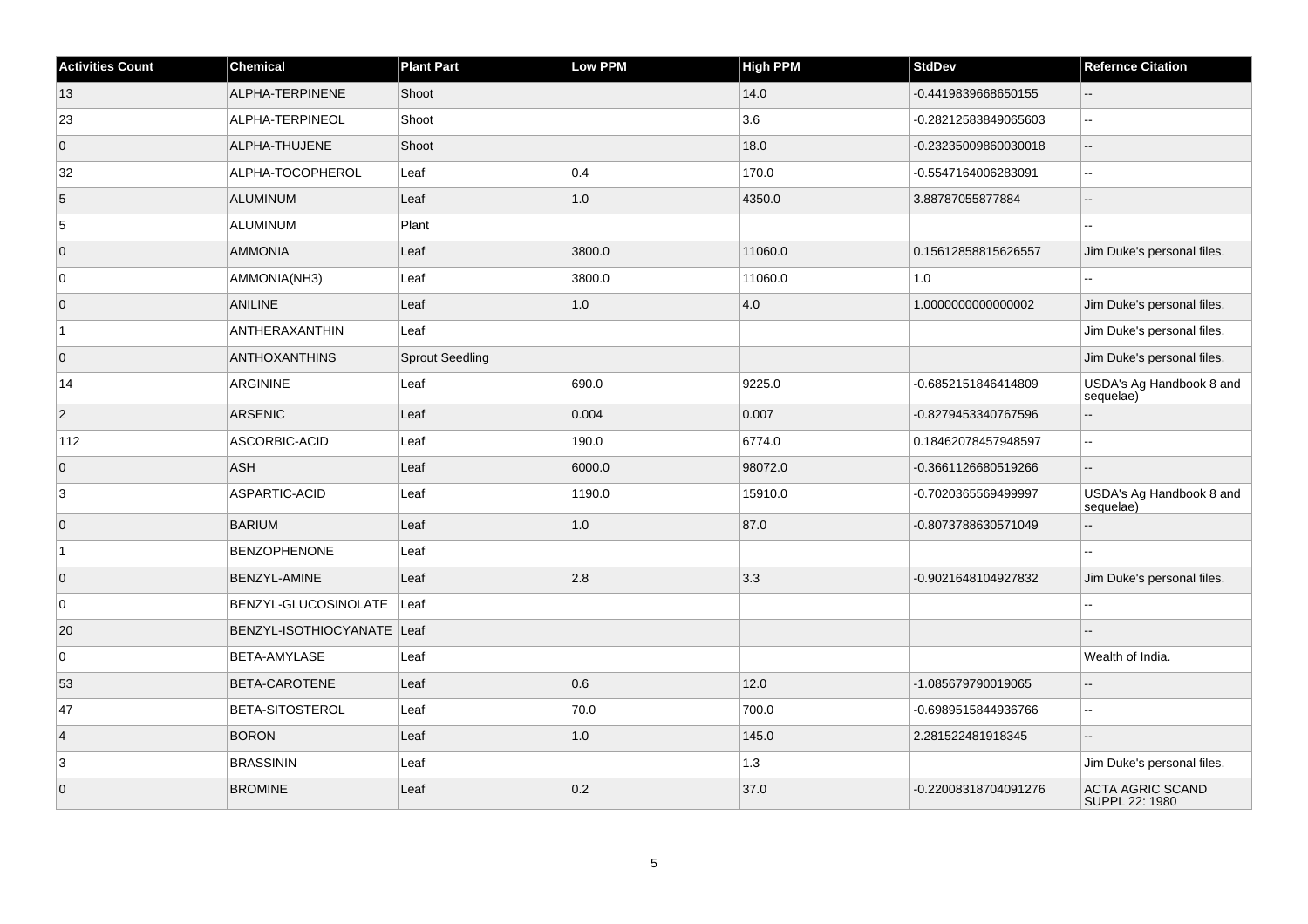| <b>Activities Count</b> | Chemical                                   | <b>Plant Part</b>      | Low PPM | <b>High PPM</b> | <b>StdDev</b>        | <b>Refernce Citation</b>                                                                                                                 |
|-------------------------|--------------------------------------------|------------------------|---------|-----------------|----------------------|------------------------------------------------------------------------------------------------------------------------------------------|
| 0                       | <b>BUTANEDIONE</b>                         | Leaf                   |         |                 |                      | Wealth of India.                                                                                                                         |
| $\overline{0}$          | BUTENYL-CYANIDE                            | Leaf                   |         |                 |                      |                                                                                                                                          |
| 0                       | <b>BUTYL-CYANIDE</b>                       | Leaf                   |         |                 |                      | Щ,                                                                                                                                       |
| $\overline{0}$          | <b>BUTYL-GLUCOSINOLATE</b>                 | Leaf                   |         |                 |                      | --                                                                                                                                       |
| $\overline{0}$          | <b>BUTYL-GLUCOSINOLATE</b>                 | Plant                  |         |                 |                      | --                                                                                                                                       |
| 3                       | <b>CADMIUM</b>                             | Leaf                   | 0.005   | 0.39            | -0.7049760687664525  | --                                                                                                                                       |
| 102                     | CAFFEIC-ACID                               | Leaf                   | 0.5     | 77.0            | -0.7052449652453338  | $\overline{\phantom{a}}$                                                                                                                 |
| $\overline{0}$          | CAFFEIC-ACID-4-O-BETA-<br><b>GLUCOSIDE</b> | Leaf                   |         |                 |                      | Jim Duke's personal files.                                                                                                               |
| 28                      | CALCIUM                                    | Leaf                   | 290.0   | 19500.0         | 0.07261994398817469  | Щ,                                                                                                                                       |
| $ 2\rangle$             | <b>CAMPESTEROL</b>                         | Leaf                   | 20.0    | 200.0           | 0.2661820241306193   | Spiller, G. A. 1996 (Spiller, G.<br>A. Ed. 1996. CRC Handbook<br>of Lipids in Human Nutrition.<br>CRC Press. Boca Raton, FL.<br>233 pp.) |
| 0                       | <b>CARBOHYDRATES</b>                       | Leaf                   | 53700.0 | 717969.0        | 0.8439262119671483   | USDA's Ag Handbook 8 and<br>sequelae)                                                                                                    |
| 19                      | <b>CARVONE</b>                             | Plant                  |         |                 |                      | ۵.                                                                                                                                       |
| 19                      | CARVONE                                    | Leaf                   |         |                 |                      | $\overline{\phantom{a}}$                                                                                                                 |
| $\overline{7}$          | <b>CHLORINE</b>                            | Leaf                   |         | 120.0           | -0.6424824717432082  | Wealth of India.                                                                                                                         |
| 77                      | CHLOROGENIC-ACID                           | Plant                  |         |                 |                      | --                                                                                                                                       |
| 77                      | CHLOROGENIC-ACID                           | Leaf                   |         |                 |                      | $-$                                                                                                                                      |
| 20                      | <b>CHOLINE</b>                             | Leaf                   |         | 1200.0          | -0.41570896085813536 | Wealth of India.                                                                                                                         |
| 24                      | <b>CHROMIUM</b>                            | Leaf                   | 0.001   | 8.7             | 0.09697947030973238  | $\overline{\phantom{a}}$                                                                                                                 |
| $\overline{0}$          | CIS-HEXEN-1-OL                             | Leaf                   |         |                 |                      | Wealth of India.                                                                                                                         |
| 23                      | <b>CITRIC-ACID</b>                         | Leaf                   |         |                 |                      | Jim Duke's personal files.                                                                                                               |
| $\overline{2}$          | <b>COBALT</b>                              | Leaf                   | 0.001   | 2.9             | -0.28164862353295    | $\overline{\phantom{a}}$                                                                                                                 |
| 12                      | <b>COPPER</b>                              | Leaf                   | 0.3     | 87.0            | 1.6330864488132748   | $-$                                                                                                                                      |
| 10                      | <b>CROCETIN</b>                            | Leaf                   |         |                 |                      | Jim Duke's personal files.                                                                                                               |
| $\overline{0}$          | CYANIDIN-3,5-<br><b>DIGLUCOSIDE</b>        | <b>Sprout Seedling</b> |         | 229.0           |                      |                                                                                                                                          |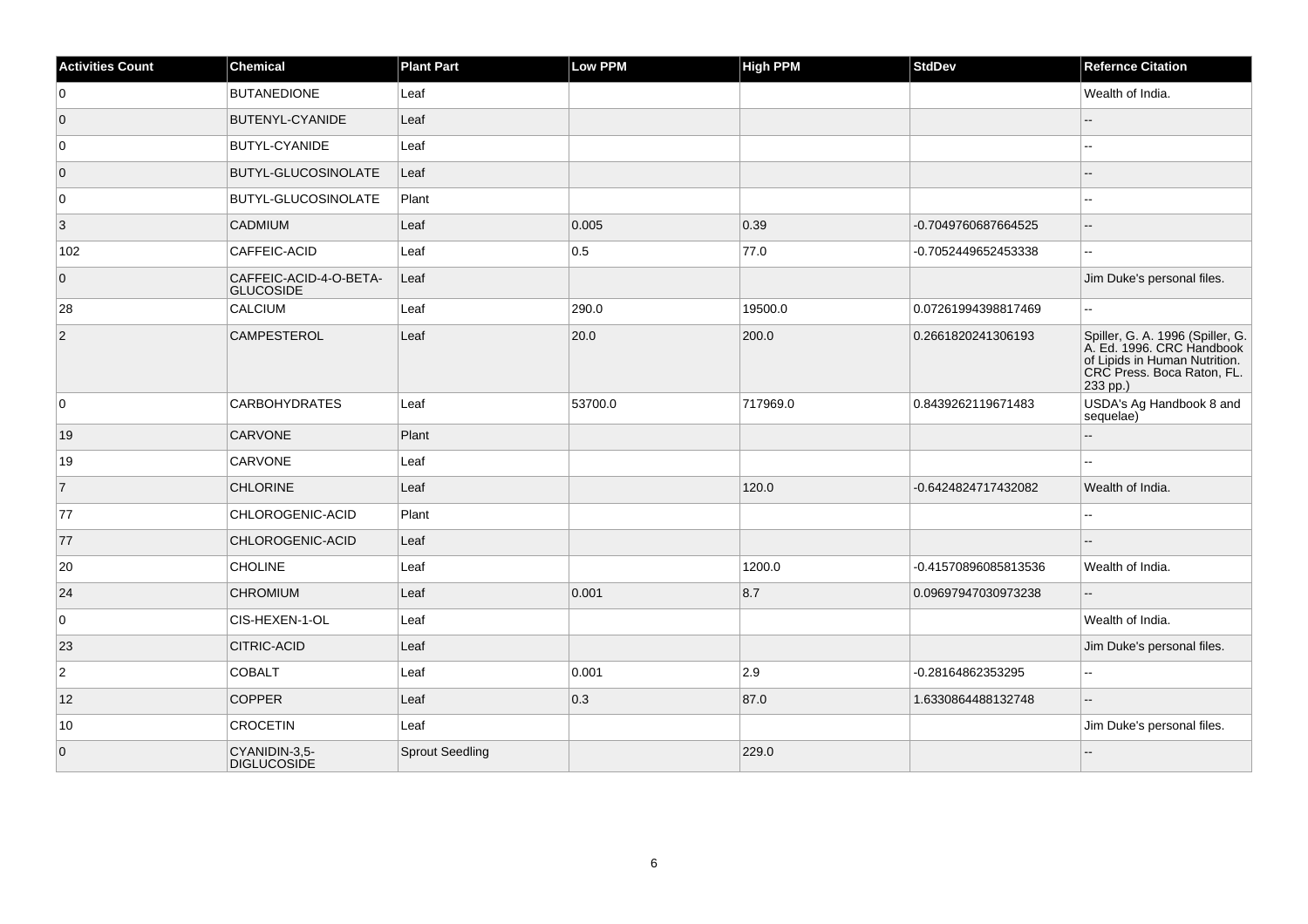| <b>Activities Count</b> | <b>Chemical</b>                                                        | <b>Plant Part</b>      | Low PPM | <b>High PPM</b> | <b>StdDev</b>       | <b>Refernce Citation</b>                                                                                                                                                 |
|-------------------------|------------------------------------------------------------------------|------------------------|---------|-----------------|---------------------|--------------------------------------------------------------------------------------------------------------------------------------------------------------------------|
| 0                       | CYANIDIN-3-(DI-P-<br>COUMAROYL)-<br>SOPHOROSIDE-5-<br><b>GLUCOSIDE</b> | <b>Sprout Seedling</b> |         | 229.0           |                     | Jim Duke's personal files.                                                                                                                                               |
| $\overline{0}$          | CYANIDIN-3-(DIFERULYL)-<br>SOPHOROSIDE-5-<br><b>GLUCOSIDE</b>          | Sprout Seedling        |         | 214.0           |                     | Jim Duke's personal files.                                                                                                                                               |
| 0                       | CYANIDIN-3-(DISINAPYL)-<br>SOPHOROSIDE-5-<br><b>GLUCOSIDE</b>          | <b>Sprout Seedling</b> |         | 257.0           |                     | Jim Duke's personal files.                                                                                                                                               |
| $\overline{0}$          | CYANIDIN-3-(P-<br>COUMAROYL)-<br>SOPHOROSIDE-5-<br>GLUCOSIDE           | <b>Sprout Seedling</b> |         | 200.0           |                     | Jim Duke's personal files.                                                                                                                                               |
| $\overline{0}$          | CYANIDIN-3-FERULYL-<br>SOPHOROSIDE-5-<br>GLUCOSIDE                     | <b>Sprout Seedling</b> |         | 243.0           |                     | Jim Duke's personal files.                                                                                                                                               |
| $\overline{0}$          | CYANIDIN-3-MALONYL-<br>SOPHOROSIDE-5-<br><b>GLUCOSIDE</b>              | <b>Sprout Seedling</b> |         | 171.0           |                     | Jim Duke's personal files.                                                                                                                                               |
| 0                       | CYANIDIN-3-SINAPYL-<br>SOPHOROSIDE-5-<br><b>GLUCOSIDE</b>              | <b>Sprout Seedling</b> |         | 200.0           |                     | Jim Duke's personal files.                                                                                                                                               |
| $\overline{0}$          | CYANIDIN-3-<br>SOPHOROSIDE-5-<br><b>GLUCOSIDE</b>                      | <b>Sprout Seedling</b> |         | 257.0           |                     |                                                                                                                                                                          |
| $\overline{0}$          | CYANIDIN-5-O-<br>GLUCOSIDE-3-O-<br>SOPHOROSIDE                         | Leaf                   |         |                 |                     |                                                                                                                                                                          |
| 5                       | <b>CYANIN</b>                                                          | Leaf                   |         |                 |                     | Jeffery B. Harborne and H.<br>Baxter, eds. 1983.<br>Phytochemical Dictionary. A<br>Handbook of Bioactive<br>Compounds from Plants.<br>Taylor & Frost, London. 791<br>pp. |
| 3                       | <b>CYCLOBRASSININ</b>                                                  | Leaf                   |         | 4.3             |                     | Jim Duke's personal files.                                                                                                                                               |
| $\overline{2}$          | <b>CYSTINE</b>                                                         | Leaf                   | 100.0   | 1337.0          | -1.3307804728746868 | USDA's Ag Handbook 8 and<br>sequelae)                                                                                                                                    |
| $\overline{0}$          | DEHYDROASCORBIC-ACID                                                   | Shoot                  |         |                 |                     | Jim Duke's personal files.                                                                                                                                               |
| $\overline{0}$          | <b>DIINDOLYLMETHANE</b>                                                | Plant                  |         |                 |                     |                                                                                                                                                                          |
| $\overline{0}$          | <b>DIINDOLYLMETHANE</b>                                                | Leaf                   |         |                 |                     |                                                                                                                                                                          |
| $\vert$ 2               | DIMETHYL-AMINE                                                         | Leaf                   | 2.0     | 2.8             | -1.0000000000000004 | Jim Duke's personal files.                                                                                                                                               |
| $\overline{2}$          | DIMETHYL-DISULFIDE                                                     | Leaf                   |         |                 |                     | Wealth of India.                                                                                                                                                         |
| $\overline{0}$          | DIMETHYL-TRISULFIDE                                                    | Leaf                   |         |                 |                     | Wealth of India.                                                                                                                                                         |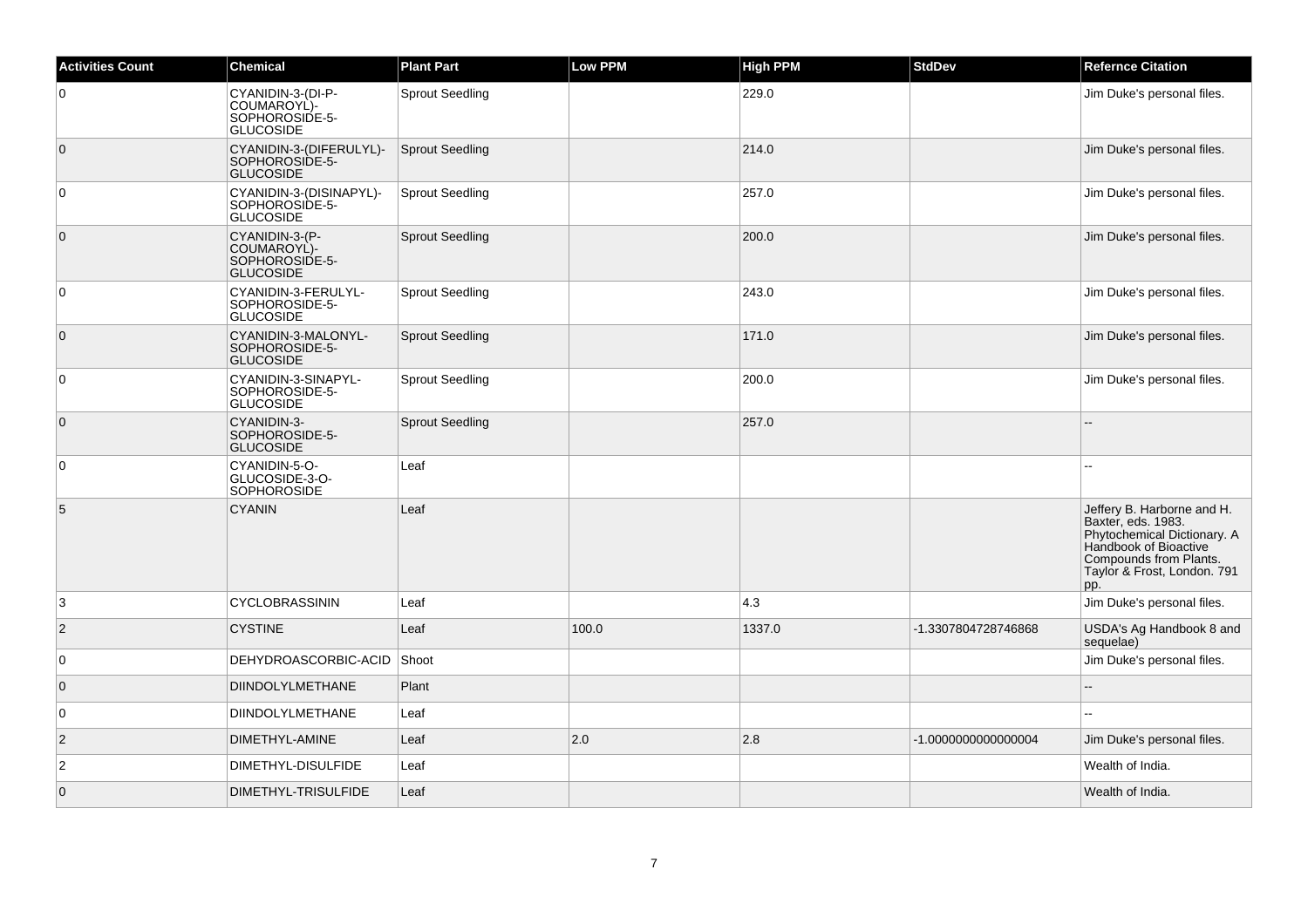| <b>Activities Count</b> | <b>Chemical</b>                                            | <b>Plant Part</b> | <b>Low PPM</b> | <b>High PPM</b> | <b>StdDev</b>        | <b>Refernce Citation</b>                                                                                                                                                 |
|-------------------------|------------------------------------------------------------|-------------------|----------------|-----------------|----------------------|--------------------------------------------------------------------------------------------------------------------------------------------------------------------------|
| 0                       | ERYTHRO-1-CYANO-2-<br>HYDROXY-3,4-<br><b>EPITHIOBUTANE</b> | Plant             |                |                 |                      |                                                                                                                                                                          |
| $\overline{0}$          | ERYTHRO-1-CYANO-2-<br>HYDROXY-3,4-<br><b>EPITHIOBUTANE</b> | Leaf              |                |                 |                      |                                                                                                                                                                          |
| 0                       | ESTERASE                                                   | Leaf              |                |                 |                      | Wealth of India.                                                                                                                                                         |
| $\overline{0}$          | <b>ETHYL-AMINE</b>                                         | Leaf              |                | 1.3             | -0.9999999999999999  | Jim Duke's personal files.                                                                                                                                               |
| 0                       | <b>ETHYL-METHYL-AMINE</b>                                  | Leaf              |                | 0.9             |                      | Jim Duke's personal files.                                                                                                                                               |
| $\overline{0}$          | FAT                                                        | Leaf              | 1090.0         | 33559.0         | -0.45638542079053585 | USDA's Ag Handbook 8 and<br>sequelae)                                                                                                                                    |
| 0                       | FAT                                                        | Seed              |                | 350000.0        | 0.44568382272451457  | Wealth of India.                                                                                                                                                         |
| 61                      | <b>FERULIC-ACID</b>                                        | Leaf              | 4.0            | 20.0            | 0.7463143926113956   | --                                                                                                                                                                       |
| $\pmb{0}$               | FERULIC-ACID-B-BETA-D-<br><b>GLUCOSIDE</b>                 | Leaf              |                |                 |                      | Jim Duke's personal files.                                                                                                                                               |
| 15                      | FIBER                                                      | Leaf              | 6000.0         | 106960.0        | -0.6748814720634182  | USDA's Ag Handbook 8 and<br>sequelae)                                                                                                                                    |
| $\mathbf 0$             | <b>FLUORINE</b>                                            | Leaf              | 0.02           | 2.5             | -0.6306780150359617  | ACTA AGRIC SCAND<br>SUPPL 22: 1980                                                                                                                                       |
| 15                      | <b>FOLACIN</b>                                             | Leaf              | 0.45           | 9.0             | -0.08866046072610245 | USDA's Ag Handbook 8 and<br>sequelae)                                                                                                                                    |
| 23                      | <b>FOLIC-ACID</b>                                          | Leaf              |                | 0.133           | -0.9999999999999999  | Wealth of India.                                                                                                                                                         |
| $\overline{7}$          | <b>FUMARIC-ACID</b>                                        | Leaf              |                |                 |                      | Jim Duke's personal files.                                                                                                                                               |
| 11                      | <b>GAMMA-TERPINENE</b>                                     | Shoot             |                | 14.0            | -0.38466149952482603 | Ξ.                                                                                                                                                                       |
| $\mathbf{1}$            | <b>GLUCOBRASSICANAPIN</b>                                  | Seed              |                | 0.1             |                      | $-$                                                                                                                                                                      |
| ∣1                      | <b>GLUCOBRASSICIN</b>                                      | Leaf              |                |                 |                      |                                                                                                                                                                          |
| $\vert$ 1               | <b>GLUCOBRASSICIN</b>                                      | Plant             |                |                 |                      |                                                                                                                                                                          |
| $\mathbf 0$             | <b>GLUCOERUCIN</b>                                         | Leaf              |                |                 |                      | Jeffery B. Harborne and H.<br>Baxter, eds. 1983.<br>Phytochemical Dictionary. A<br>Handbook of Bioactive<br>Compounds from Plants.<br>Taylor & Frost, London. 791<br>pp. |
| $\vert$ 1               | <b>GLUCOIBERIN</b>                                         | Leaf              |                |                 |                      | Jim Duke's personal files.                                                                                                                                               |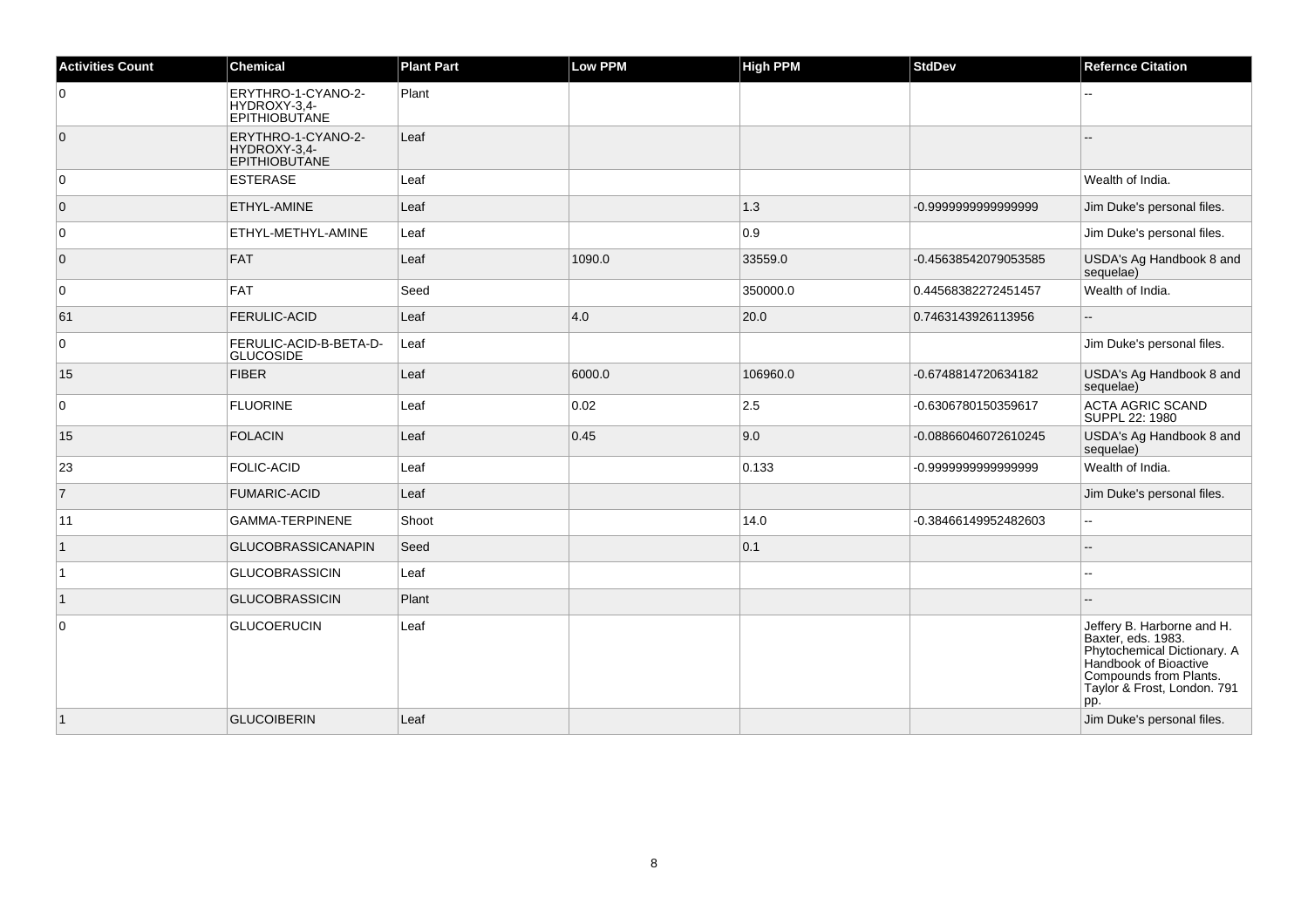| <b>Activities Count</b> | <b>Chemical</b>                        | <b>Plant Part</b> | <b>Low PPM</b> | High PPM | <b>StdDev</b>        | <b>Refernce Citation</b>                                                                                                                                                 |
|-------------------------|----------------------------------------|-------------------|----------------|----------|----------------------|--------------------------------------------------------------------------------------------------------------------------------------------------------------------------|
| 0                       | <b>GLUCOIBERVERIN</b>                  | Leaf              |                |          |                      | Jeffery B. Harborne and H.<br>Baxter, eds. 1983.<br>Phytochemical Dictionary. A<br>Handbook of Bioactive<br>Compounds from Plants.<br>Taylor & Frost, London. 791<br>pp. |
| $\vert$ 1               | <b>GLUCONAPIN</b>                      | Seed              |                | 2.3      |                      |                                                                                                                                                                          |
| $\vert$ 1               | <b>GLUCORAPHANIN</b>                   | Leaf              |                |          |                      | Jim Duke's personal files.                                                                                                                                               |
| 8                       | <b>GLUTAMIC-ACID</b>                   | Leaf              | 2700.0         | 36099.0  | -0.09866810879436606 | USDA's Ag Handbook 8 and<br>sequelae)                                                                                                                                    |
| 12                      | <b>GLYCINE</b>                         | Leaf              | 270.0          | 3610.0   | -1.8075432436080534  | USDA's Ag Handbook 8 and<br>sequelae)                                                                                                                                    |
| $\vert$ 2               | <b>GOITRIN</b>                         | Leaf              |                |          |                      |                                                                                                                                                                          |
| $\boldsymbol{2}$        | <b>GOITRIN</b>                         | Plant             |                |          |                      |                                                                                                                                                                          |
| $\mathbf{0}$            | HEXACOSAN-1-OL                         | Leaf              |                |          |                      | Jeffery B. Harborne and H.<br>Baxter, eds. 1983.<br>Phytochemical Dictionary. A<br>Handbook of Bioactive<br>Compounds from Plants.<br>Taylor & Frost, London. 791<br>pp. |
| 0                       | <b>HEXOXIDASE</b>                      | Leaf              |                |          |                      | Wealth of India.                                                                                                                                                         |
| 18                      | <b>HISTAMINE</b>                       | Leaf              |                |          |                      | Wealth of India.                                                                                                                                                         |
| 7                       | <b>HISTIDINE</b>                       | Leaf              | 250.0          | 3343.0   | -1.0204275283909108  | USDA's Ag Handbook 8 and<br>sequelae)                                                                                                                                    |
| 0                       | HYDROXYDIMETHYLBENZ<br><b>OPHENONE</b> | Leaf              |                |          |                      | $\sim$                                                                                                                                                                   |
| 3                       | INDOLE-3-ACETONITRILE                  | Leaf              |                |          |                      |                                                                                                                                                                          |
| 3                       | INDOLE-3-ACETONITRILE                  | Plant             |                |          |                      |                                                                                                                                                                          |
| $\mathbf 0$             | INDOLE-3-ALDEHYDE                      | Leaf              |                |          |                      | Wealth of India.                                                                                                                                                         |
| 32                      | INDOLE-3-CARBINOL                      | Leaf              |                |          |                      |                                                                                                                                                                          |
| 32                      | INDOLE-3-CARBINOL                      | Plant             |                |          |                      | $\sim$                                                                                                                                                                   |
| $\overline{0}$          | INDOLE-3-<br>CARBOXALDEHYDE            | Shoot             |                |          |                      | Jim Duke's personal files.                                                                                                                                               |
| $\mathbf 0$             | INDOLE-3-CARBOXIC-ACID                 | Leaf              |                |          |                      | Wealth of India.                                                                                                                                                         |
| $\overline{0}$          | INDOYL-3,3'-DIMETHANE                  | Shoot             |                |          |                      | Jim Duke's personal files.                                                                                                                                               |
| 6                       | <b>IRON</b>                            | Leaf              | 4.0            | 151.0    | -0.5378327745918356  | $\sim$                                                                                                                                                                   |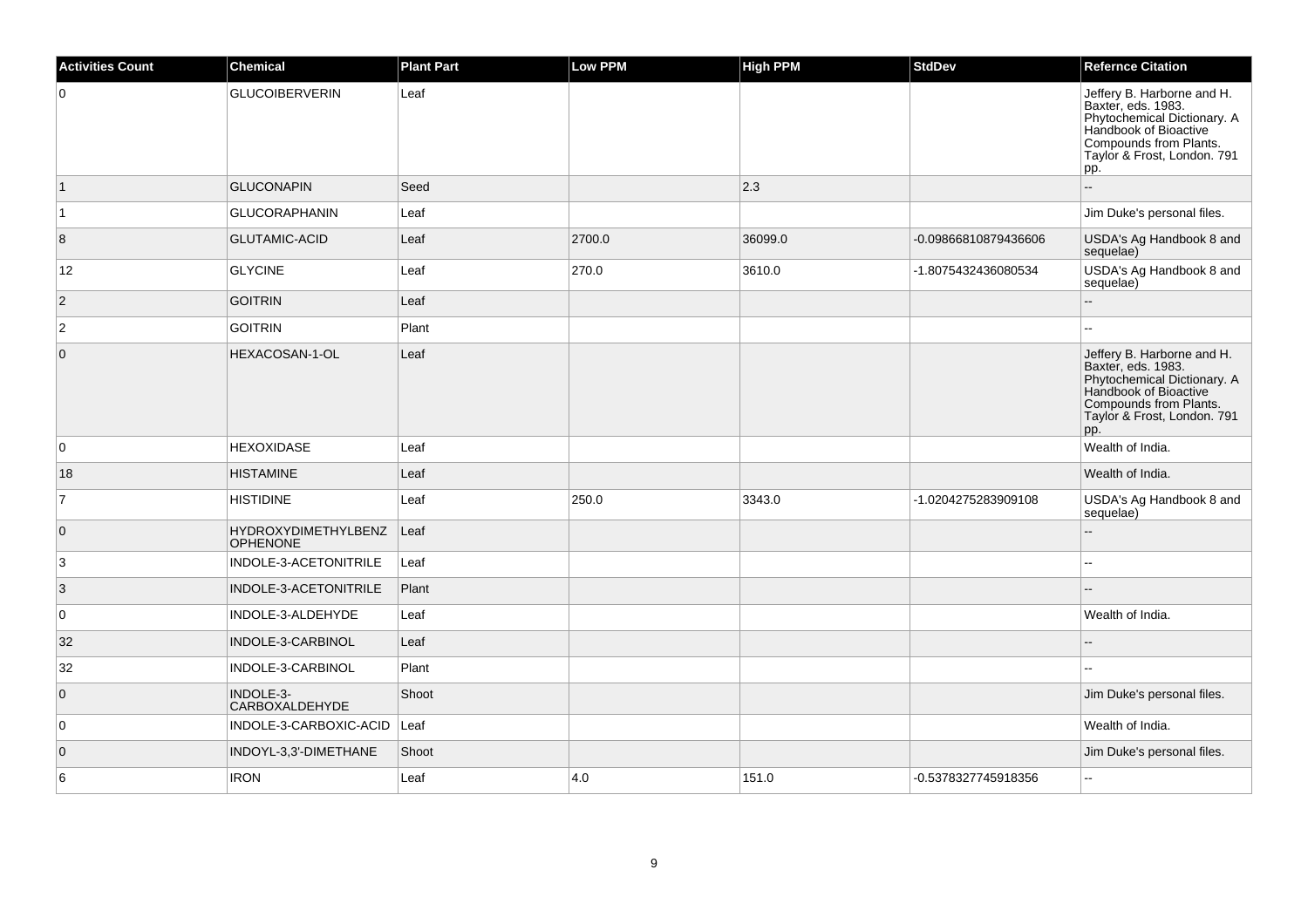| <b>Activities Count</b> | <b>Chemical</b>                                     | <b>Plant Part</b> | <b>Low PPM</b> | <b>High PPM</b> | <b>StdDev</b>       | <b>Refernce Citation</b>              |
|-------------------------|-----------------------------------------------------|-------------------|----------------|-----------------|---------------------|---------------------------------------|
| 3                       | <b>ISOLEUCINE</b>                                   | Leaf              | 610.0          | 8156.0          | -1.0067475834172068 | USDA's Ag Handbook 8 and<br>sequelae) |
| $\overline{1}$          | <b>ISOMENTHOL</b>                                   | Plant             |                |                 |                     | $\overline{a}$                        |
| $\vert$ 1               | <b>ISOMENTHOL</b>                                   | Leaf              |                |                 |                     |                                       |
| $\overline{0}$          | JASMONIC-ACID                                       | Leaf              |                |                 |                     | Jim Duke's personal files.            |
| 75                      | <b>KAEMPFEROL</b>                                   | Leaf              | 100.0          | 300.0           | 0.7719941193159421  | Jim Duke's personal files.            |
| $\overline{0}$          | KAEMPFEROL-3-0-<br>SOPHOROSIDE                      | Leaf              |                |                 |                     | Jim Duke's personal files.            |
| $\overline{0}$          | KAEMPFEROL-3-<br>FERULOYL-SOPHOROSIDE               | Leaf              |                |                 |                     | Jim Duke's personal files.            |
| $\overline{0}$          | KAEMPFEROL-3-<br>SINAPOYL-SOPHOROSIDE               | Leaf              |                |                 |                     | Jim Duke's personal files.            |
| $\overline{0}$          | KAEMPFEROL-3-<br>SOPHOROSIDE-7-<br><b>GLUCOSIDE</b> | Leaf              |                |                 |                     | Jim Duke's personal files.            |
| $\vert$ 1               | KAEMPFEROL-7-<br><b>GLUCOSIDE</b>                   | Leaf              |                |                 |                     | Jim Duke's personal files.            |
| $\overline{0}$          | <b>KILOCALORIES</b>                                 | Leaf              | 240.0          | 3209.0          | 0.30774280957054606 | USDA's Ag Handbook 8 and<br>sequelae) |
| $\overline{0}$          | LANTHANUM                                           | Leaf              | 6.7            | 20.3            | 0.2661910237598584  | $\overline{a}$                        |
| $\overline{0}$          | <b>LEAD</b>                                         | Leaf              | 0.002          | 5.8             | -0.5277415619793002 | ÷.                                    |
| $\overline{2}$          | <b>LEUCINE</b>                                      | Leaf              | 630.0          | 8423.0          | -1.2459442303526156 | USDA's Ag Handbook 8 and<br>sequelae) |
| 27                      | LINOLEIC-ACID                                       | Leaf              | 350.0          | 4680.0          | -0.5915925758908295 | USDA's Ag Handbook 8 and<br>sequelae) |
| 11                      | <b>LITHIUM</b>                                      | Leaf              | 0.28           | 1.4             | -0.5009219035070377 |                                       |
| 15                      | <b>LUTEIN</b>                                       | Leaf              |                |                 |                     | Jim Duke's personal files.            |
| $\overline{4}$          | <b>LYSINE</b>                                       | Leaf              | 570.0          | 7621.0          | -1.1945584518019292 | USDA's Ag Handbook 8 and<br>sequelae) |
| 65                      | <b>MAGNESIUM</b>                                    | Leaf              | 100.0          | 2228.0          | -0.7327834927036897 | ż.                                    |
| 15                      | MALIC-ACID                                          | Leaf              |                |                 |                     | Jim Duke's personal files.            |
| 14                      | <b>MANGANESE</b>                                    | Leaf              | 1.0            | 45.0            | -0.3850752536362415 | $\overline{\phantom{a}}$              |
| 63                      | <b>MENTHOL</b>                                      | Plant             |                |                 |                     | ц,                                    |
| 63                      | <b>MENTHOL</b>                                      | Leaf              |                |                 |                     |                                       |
| $\overline{1}$          | <b>MERCURY</b>                                      | Leaf              | 0.0            | 0.013           | -0.7852856690881739 | Щ,                                    |
| 15                      | <b>METHIONINE</b>                                   | Leaf              | 120.0          | 1604.0          | -1.232498891016048  | USDA's Ag Handbook 8 and<br>sequelae) |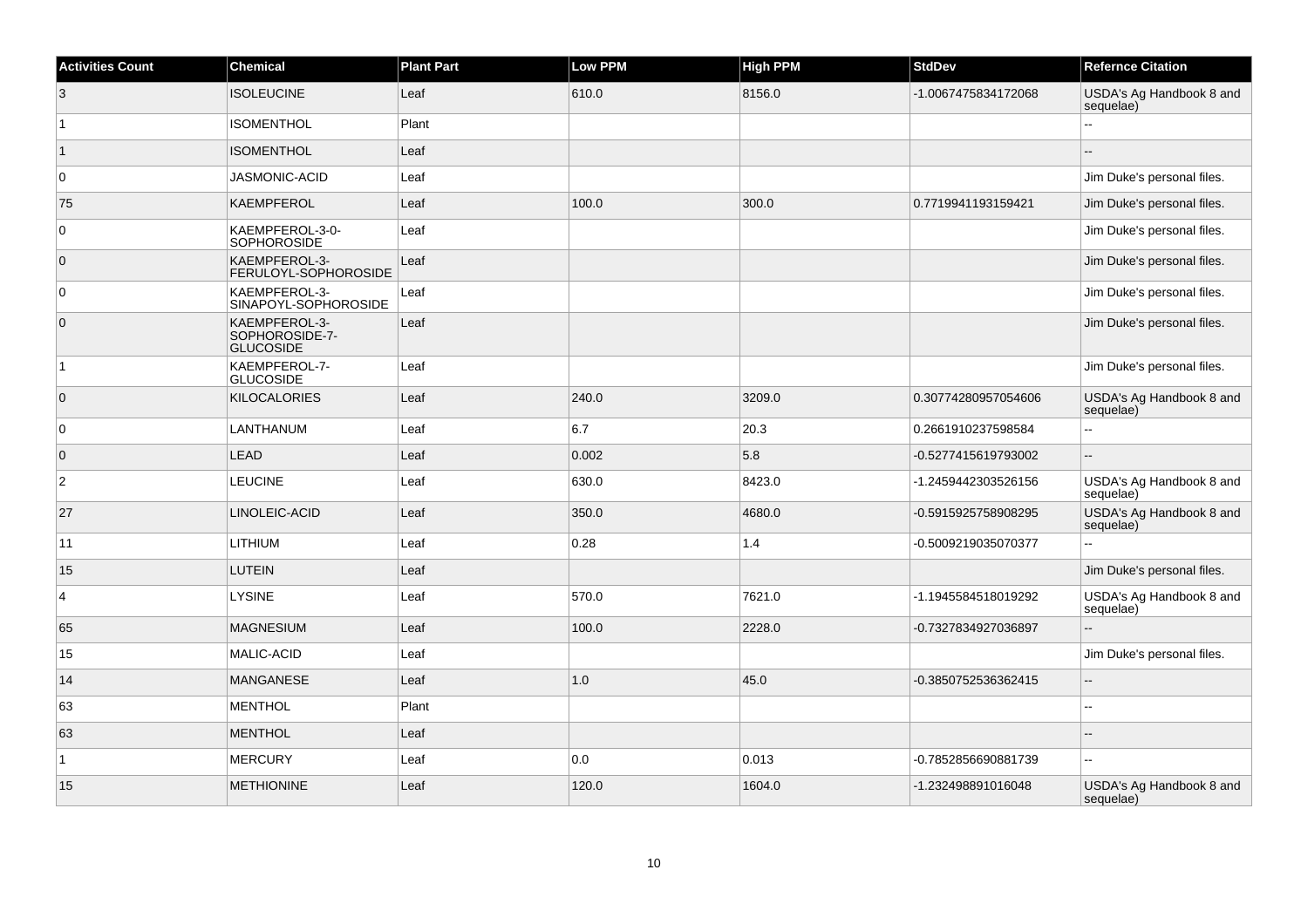| <b>Activities Count</b> | <b>Chemical</b>                                       | <b>Plant Part</b> | <b>Low PPM</b> | <b>High PPM</b> | <b>StdDev</b>        | <b>Refernce Citation</b>   |
|-------------------------|-------------------------------------------------------|-------------------|----------------|-----------------|----------------------|----------------------------|
| 1                       | METHYL-AMINE                                          | Leaf              | 3.4            | 22.7            | -0.17805026197044863 | Jim Duke's personal files. |
| $\overline{0}$          | METHYL-SULFINYL-ALKYL- Leaf<br><b>ISOTHIOCYANATES</b> |                   |                |                 |                      |                            |
| 0                       | METHYL-SULFONYL-<br>ALKYL-ISOTHIOCYANATES             | Leaf              |                |                 |                      |                            |
| $\overline{0}$          | <b>MEVALONIC-ACID</b>                                 | Leaf              |                |                 |                      | Wealth of India.           |
| $\overline{2}$          | MOLYBDENUM                                            | Leaf              | 0.1            | 8.7             | 2.9605996324651915   | $\overline{a}$             |
| $\overline{0}$          | <b>MONOBUTYLPHTHALATE</b>                             | Leaf              |                |                 |                      |                            |
| $\overline{0}$          | MONOOCTYLPHTHALATE                                    | Leaf              |                |                 |                      |                            |
| $\overline{0}$          | N-(1)-METHOXYBRASSININ Leaf                           |                   |                | 63.0            |                      | Jim Duke's personal files. |
| 0                       | N-BUTYL-<br><b>ISOTHIOCYANATE</b>                     | Leaf              |                |                 |                      | Wealth of India.           |
| $\overline{0}$          | N-HEXANAL                                             | Leaf              |                |                 |                      | Wealth of India.           |
| $\overline{0}$          | N-METHYL-ANILINE                                      | Leaf              |                | 0.3             | -0.999999999999999   | Jim Duke's personal files. |
| $\overline{0}$          | N-METHYL-BETA-<br>PHENETHYLAMINE                      | Leaf              | 0.5            | 2.0             |                      | Jim Duke's personal files. |
| 0                       | N-METHYL-<br>PHENETHYLAMINE                           | Leaf              | 0.5            | 3.7             | 1.3779456365238765   | Jim Duke's personal files. |
| $\overline{1}$          | N-NONACOSANE                                          | Leaf              |                |                 |                      | Jim Duke's personal files. |
| $\overline{0}$          | N-PENTYL-AMINE                                        | Leaf              | 0.6            | 1.4             | 1.4094277159494513   | Jim Duke's personal files. |
| $\overline{0}$          | <b>NAPOLEIFERIN</b>                                   | Seed              |                | 0.1             |                      | ц,                         |
| 6                       | <b>NARCOTINE</b>                                      | Leaf              |                |                 |                      | Jim Duke's personal files. |
| $\overline{2}$          | NEO-CHLOROGENIC-ACID                                  | Leaf              |                |                 |                      |                            |
| $\overline{2}$          | NEO-CHLOROGENIC-ACID                                  | Plant             |                |                 |                      |                            |
| $\mathbf{1}$            | NEOGLUCOBRASSICIN                                     | Plant             |                |                 |                      |                            |
| $\overline{1}$          | NEOGLUCOBRASSICIN                                     | Leaf              |                |                 |                      |                            |
| $\overline{2}$          | NEOMENTHOL                                            | Plant             |                |                 |                      |                            |
| $\overline{c}$          | <b>NEOMENTHOL</b>                                     | Leaf              |                |                 |                      |                            |
| $\overline{2}$          | <b>NEOXANTHIN</b>                                     | Leaf              |                |                 |                      | Jim Duke's personal files. |
| 39                      | <b>NIACIN</b>                                         | Leaf              | 3.0            | 40.0            | -0.6994157399536978  | --                         |
| $\mathbf{3}$            | <b>NICKEL</b>                                         | Leaf              | 0.02           | 8.7             | -0.24617700855562716 |                            |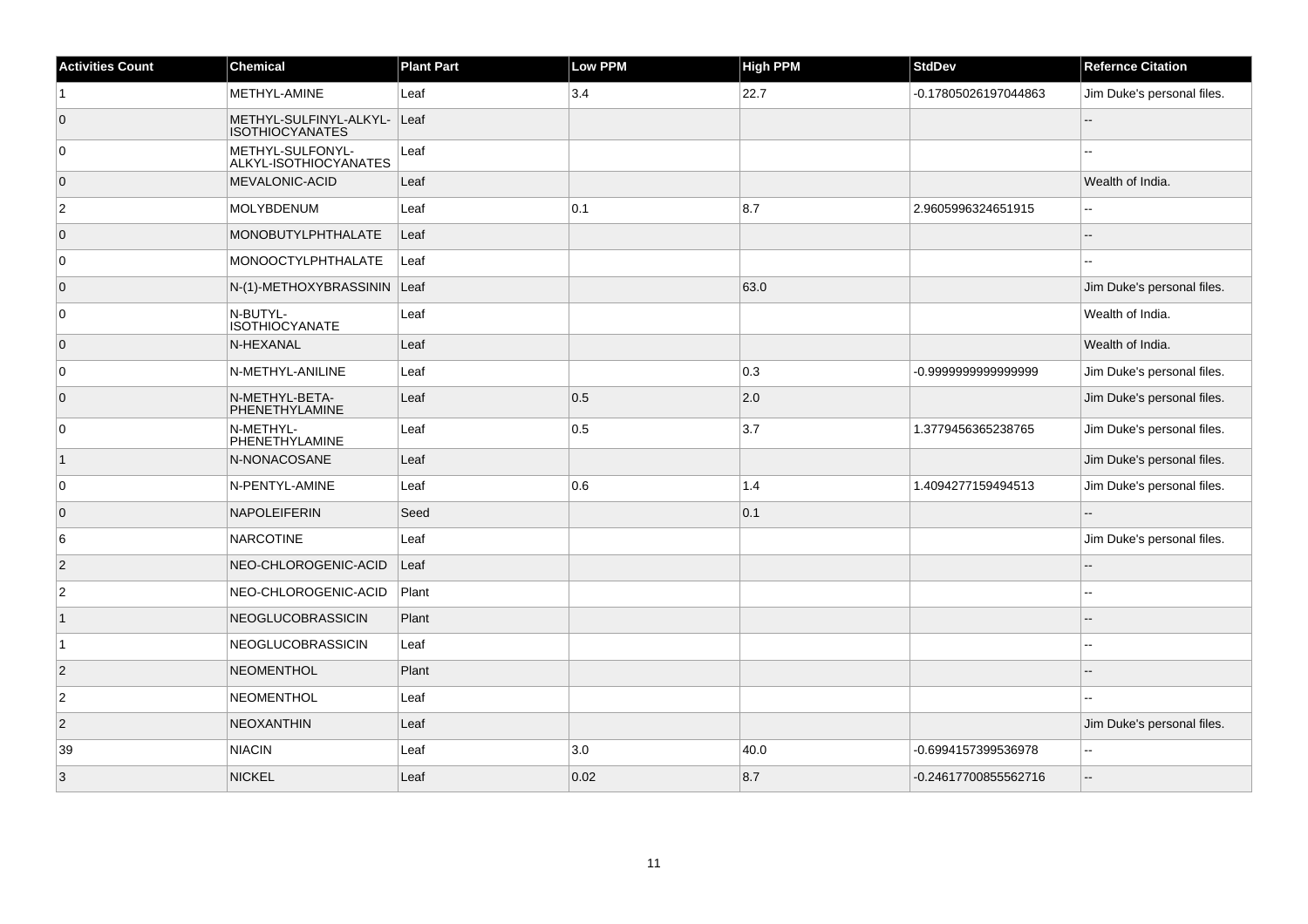| <b>Activities Count</b> | <b>Chemical</b>                        | <b>Plant Part</b> | <b>Low PPM</b> | High PPM | <b>StdDev</b>        | <b>Refernce Citation</b>                  |
|-------------------------|----------------------------------------|-------------------|----------------|----------|----------------------|-------------------------------------------|
| $\overline{0}$          | <b>NITROGEN</b>                        | Leaf              | 2100.0         | 37500.0  | -0.31355959259454924 | <b>ACTA AGRIC SCAND</b><br>SUPPL 22: 1980 |
| $\overline{0}$          | NONACOSAN-15-ONE                       | Leaf              |                |          |                      | Jim Duke's personal files.                |
| 18                      | OLEIC-ACID                             | Leaf              | 130.0          | 1738.0   | -0.4270491551154374  | USDA's Ag Handbook 8 and<br>sequelae)     |
| $\overline{0}$          | <b>OXALATE</b>                         | Leaf              | 1000.0         | 13370.0  | -0.6286842595909218  | USDA's Ag Handbook 8 and<br>sequelae)     |
| 9                       | OXALIC-ACID                            | Leaf              | 30.0           | 350.0    | -0.46587265245095044 | $\overline{a}$                            |
| 25                      | P-COUMARIC-ACID                        | Leaf              | 0.5            | 9.0      | -0.34761449277437817 |                                           |
| $\overline{0}$          | P-COUMARIC-ACID-O-<br>BETA-D-GLUCOSIDE | Leaf              |                |          |                      | Jim Duke's personal files.                |
| 13                      | PALMITIC-ACID                          | Leaf              | 190.0          | 2540.0   | -0.34161769750550813 | USDA's Ag Handbook 8 and<br>sequelae)     |
| 11                      | PANTOTHENIC-ACID                       | Leaf              | 1.4            | 19.0     | -0.4522700715808781  | USDA's Ag Handbook 8 and<br>sequelae)     |
| 24                      | <b>PECTIN</b>                          | Leaf              |                | 45700.0  | 0.25679811036022554  | Wealth of India.                          |
| $\overline{0}$          | PHENETHYL-CYANIDE                      | Leaf              |                |          |                      | Wealth of India.                          |
| 3                       | PHENETHYLAMINE                         | Leaf              | 2.1            | 8.6      | 1.371596163583519    | Jim Duke's personal files.                |
| $\overline{7}$          | PHENYLALANINE                          | Leaf              | 390.0          | 5214.0   | -1.3064553511172092  | USDA's Ag Handbook 8 and<br>sequelae)     |
| $\overline{0}$          | PHENYLETHYL-<br><b>ISOTHIOCYANATE</b>  | Leaf              |                |          |                      | USDA's Ag Handbook 8 and<br>sequelae)     |
| 3                       | PHEOPHYTIN-A                           | Leaf              |                |          |                      | Jim Duke's personal files.                |
| $\overline{0}$          | <b>PHOSPHOLIPIDS</b>                   | Leaf              | 80.0           | 2400.0   | $-1.0$               |                                           |
| $\overline{4}$          | <b>PHOSPHORUS</b>                      | Leaf              | 214.0          | 6500.0   | 0.2812324573807496   | Ξ.                                        |
| 5                       | PHYLLOQUINONE                          | Flower            | 0.19           | 3.39     |                      | $\sim$                                    |
| $\overline{2}$          | <b>PHYTOSTEROLS</b>                    | Leaf              | 110.0          | 1471.0   | -0.32996654372555645 | USDA's Ag Handbook 8 and<br>sequelae)     |
| 14                      | <b>POTASSIUM</b>                       | Leaf              | 1140.0         | 42500.0  | 0.5367783866081342   | ÷.                                        |
| 1                       | <b>PROGOITRIN</b>                      | Seed              |                | 1.9      |                      |                                           |
| $\overline{1}$          | <b>PROGOITRIN</b>                      | Leaf              |                |          |                      | Jim Duke's personal files.                |
| $\overline{0}$          | <b>PROLINE</b>                         | Leaf              | 2380.0         | 31821.0  | 2.980259571782197    | USDA's Ag Handbook 8 and<br>sequelae)     |
| $\overline{0}$          | PROP-2-ENYL-<br><b>ISOTHIOCYANATE</b>  | Leaf              |                |          |                      | Jim Duke's personal files.                |
| $\overline{0}$          | PROP-2-ENYL-<br><b>ISOTHIOCYANATE</b>  | Plant             |                |          |                      |                                           |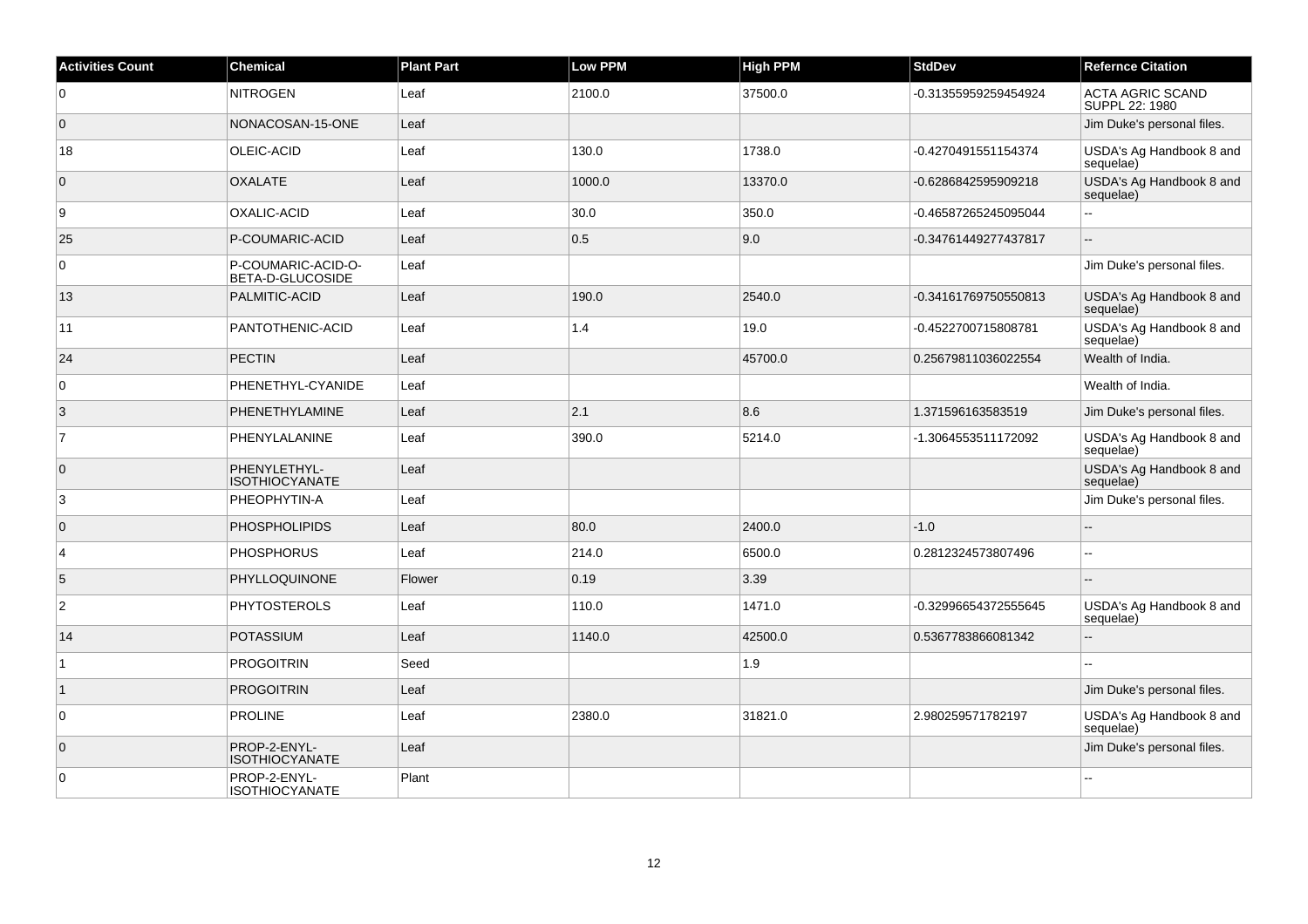| <b>Activities Count</b> | <b>Chemical</b>                                    | <b>Plant Part</b> | Low PPM | <b>High PPM</b> | <b>StdDev</b>        | <b>Refernce Citation</b>                                                                                                               |
|-------------------------|----------------------------------------------------|-------------------|---------|-----------------|----------------------|----------------------------------------------------------------------------------------------------------------------------------------|
| $\overline{0}$          | PROPENYL-CYANIDE                                   | Leaf              |         |                 |                      | --                                                                                                                                     |
| 0                       | PROPYL-GLUCOSINOLATE   Leaf                        |                   |         |                 |                      |                                                                                                                                        |
| $\overline{0}$          | PROPYL-GLUCOSINOLATE   Plant                       |                   |         |                 |                      |                                                                                                                                        |
| 0                       | <b>PROTEIN</b>                                     | Leaf              | 10780.0 | 179425.0        | -0.3234213176764084  | ۵.                                                                                                                                     |
| 43                      | <b>PROTOCATECHUIC-ACID</b>                         | Plant             |         |                 |                      |                                                                                                                                        |
| 43                      | <b>PROTOCATECHUIC-ACID</b>                         | Leaf              |         |                 |                      |                                                                                                                                        |
| 176                     | <b>QUERCETIN</b>                                   | Leaf              | 2.0     | 100.0           | -0.35041307015361245 | Jim Duke's personal files.                                                                                                             |
| $\overline{c}$          | QUERCETIN-3'-GLUCOSIDE Leaf                        |                   |         |                 |                      | Jim Duke's personal files.                                                                                                             |
| $\overline{0}$          | QUERCETIN-3-SINAPOYL-<br>SOPHOROSIDE               | Leaf              |         |                 |                      | Jim Duke's personal files.                                                                                                             |
| $\Omega$                | QUERCETIN-3-<br><b>SOPHOROSIDE</b>                 | Leaf              |         |                 |                      | Jim Duke's personal files.                                                                                                             |
| $\overline{0}$          | QUERCETIN-3-<br>SOPHOROSIDE-7-<br><b>GLUCOSIDE</b> | Leaf              |         |                 |                      | Jim Duke's personal files.                                                                                                             |
| $\mathbf{1}$            | QUINIC-ACID                                        | Leaf              |         |                 |                      | Jim Duke's personal files.                                                                                                             |
| $\overline{0}$          | <b>RHODANIDES</b>                                  | Leaf              |         |                 |                      |                                                                                                                                        |
| 15                      | <b>RIBOFLAVIN</b>                                  | Leaf              | 0.0     | 4.0             | -0.15911158075734227 | ۵.                                                                                                                                     |
| $\mathbf{0}$            | <b>RUBIDIUM</b>                                    | Leaf              | 0.4     | 27.5            | -0.5034963105526798  | <b>ACTA AGRIC SCAND</b><br>SUPPL 22: 1980                                                                                              |
| 0                       | RUBROBRASSINCHLORIDE Leaf                          |                   |         |                 |                      | List, P.H. and Horhammer, L.,<br>Hager's Handbuch der<br>Pharmazeutischen Praxis,<br>Vols. 2-6, Springer-Verlag,<br>Berlin, 1969-1979. |
| $\overline{2}$          | S-METHYL-CYSTEINE-<br><b>SULFOXIDE</b>             | Leaf              |         |                 |                      |                                                                                                                                        |
| $\mathbf 0$             | S-METHYL-METHIONINE-<br><b>SULFOXIDE</b>           | Leaf              |         |                 |                      |                                                                                                                                        |
| $\overline{7}$          | <b>SALICYLATES</b>                                 | Leaf              | 0.0     | 15.0            | -0.5443718299803298  |                                                                                                                                        |
| 0                       | SEC-BUTYL-<br><b>ISOTHIOCYANATE</b>                | Seed              |         |                 |                      | Jim Duke's personal files.                                                                                                             |
| 60                      | SELENIUM                                           | Leaf              | 0.003   | 0.25            | -0.36333818399043666 |                                                                                                                                        |
| 1                       | <b>SERINE</b>                                      | Leaf              | 710.0   | 9493.0          | -0.28585718245130637 | USDA's Ag Handbook 8 and<br>sequelae)                                                                                                  |
| $\overline{4}$          | <b>SILICON</b>                                     | Leaf              | 1.0     | 25.0            | -0.33883359710015254 | <b>ACTA AGRIC SCAND</b><br>SUPPL 22: 1980                                                                                              |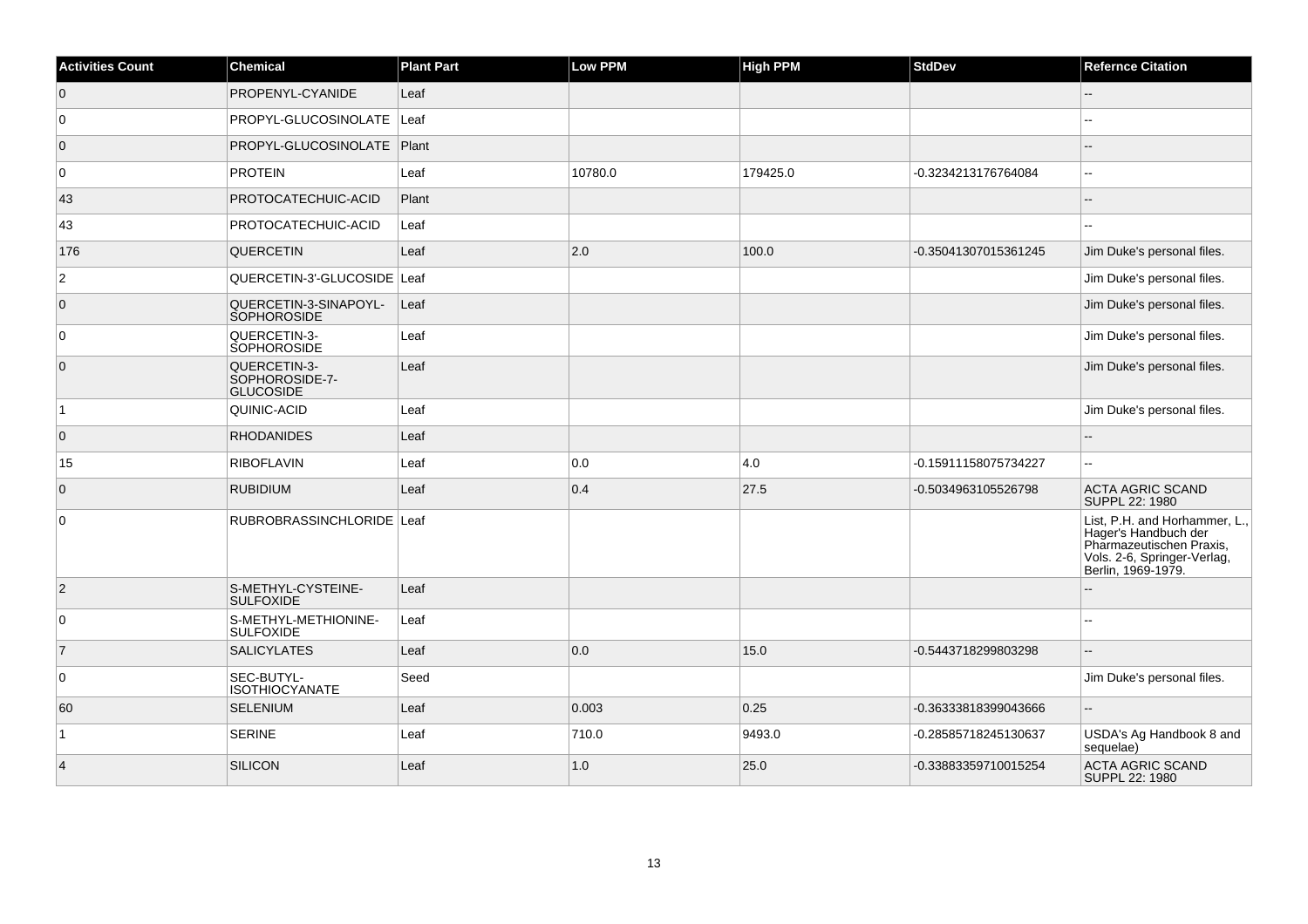| <b>Activities Count</b> | <b>Chemical</b>                                          | <b>Plant Part</b> | <b>Low PPM</b> | <b>High PPM</b> | <b>StdDev</b>        | <b>Refernce Citation</b>                                                                                                                                                 |
|-------------------------|----------------------------------------------------------|-------------------|----------------|-----------------|----------------------|--------------------------------------------------------------------------------------------------------------------------------------------------------------------------|
| 3                       | SILVER                                                   | Leaf              | 0.07           | 0.58            | 1.325475517532498    | USDA's Ag Handbook 8 and<br>sequelae)                                                                                                                                    |
| 9                       | SINAPIC-ACID                                             | Leaf              | 13.0           | 67.0            | -0.361480599804423   |                                                                                                                                                                          |
| $\overline{7}$          | SINIGRIN                                                 | Seed              |                | 44.7            | -1.000000000000002   | Abstract (See species file)                                                                                                                                              |
| $\vert$ 1               | SODIUM                                                   | Leaf              | 141.0          | 4510.0          | 0.15372212688586484  | --                                                                                                                                                                       |
| 0                       | SPATHULENOL                                              | Shoot             |                | 90.0            | 0.07721374848575883  | Щ,                                                                                                                                                                       |
| $\vert$ 2               | <b>SPIROBRASSININ</b>                                    | Leaf              |                | 35.0            |                      | Jim Duke's personal files.                                                                                                                                               |
| 8                       | STEARIC-ACID                                             | Leaf              | 10.0           | 134.0           | -0.5345445720779654  | USDA's Ag Handbook 8 and<br>sequelae)                                                                                                                                    |
| $\overline{0}$          | <b>STRONTIUM</b>                                         | Leaf              | 3.0            | 870.0           | 1.0343567408579153   | $-$                                                                                                                                                                      |
| $\overline{7}$          | SUCCINIC-ACID                                            | Leaf              |                |                 |                      | Jim Duke's personal files.                                                                                                                                               |
| 5                       | SULFORAPHANE                                             | Leaf              |                |                 |                      | Jeffery B. Harborne and H.<br>Baxter, eds. 1983.<br>Phytochemical Dictionary. A<br>Handbook of Bioactive<br>Compounds from Plants.<br>Taylor & Frost, London. 791<br>pp. |
| 14                      | SULFUR                                                   | Leaf              | 385.0          | 8750.0          | 0.9153795091683222   | $\overline{\phantom{a}}$                                                                                                                                                 |
| 23                      | TERPINEN-4-OL                                            | Shoot             |                | 22.0            | -0.15806106404222492 | $\overline{\phantom{a}}$                                                                                                                                                 |
| 9                       | <b>TERPINOLENE</b>                                       | Shoot             |                | 3.6             | -0.7018653661292504  | ц.                                                                                                                                                                       |
| 31                      | <b>THIAMIN</b>                                           | Leaf              | 0.5            | 10.0            | 0.35331539437656273  | $\overline{\phantom{a}}$                                                                                                                                                 |
| 0                       | THREO-1-CYANO-2-<br>HYDROXY-3,4-<br><b>EPITHIOBUTANE</b> | Plant             |                |                 |                      | ۵.                                                                                                                                                                       |
| $\overline{0}$          | THREO-1-CYANO-2-<br>HYDROXY-3,4-<br>EPITHIOBUTANE        | Leaf              |                |                 |                      |                                                                                                                                                                          |
| $\vert 4 \vert$         | <b>THREONINE</b>                                         | Leaf              | 420.0          | 5615.0          | -1.3995320607979895  | USDA's Ag Handbook 8 and<br>sequelae)                                                                                                                                    |
| $\overline{0}$          | <b>TITANIUM</b>                                          | Leaf              | 0.35           | 203.0           | 0.17567539466645712  |                                                                                                                                                                          |
| $\overline{4}$          | TRANS-2-HEXENAL                                          | Leaf              |                |                 |                      | Wealth of India.                                                                                                                                                         |
| $\overline{0}$          | TRANS-2-PENTENOL                                         | Leaf              |                |                 |                      | Wealth of India.                                                                                                                                                         |
| $\overline{1}$          | TRIACONTAN-1-OL                                          | Leaf              |                |                 |                      |                                                                                                                                                                          |